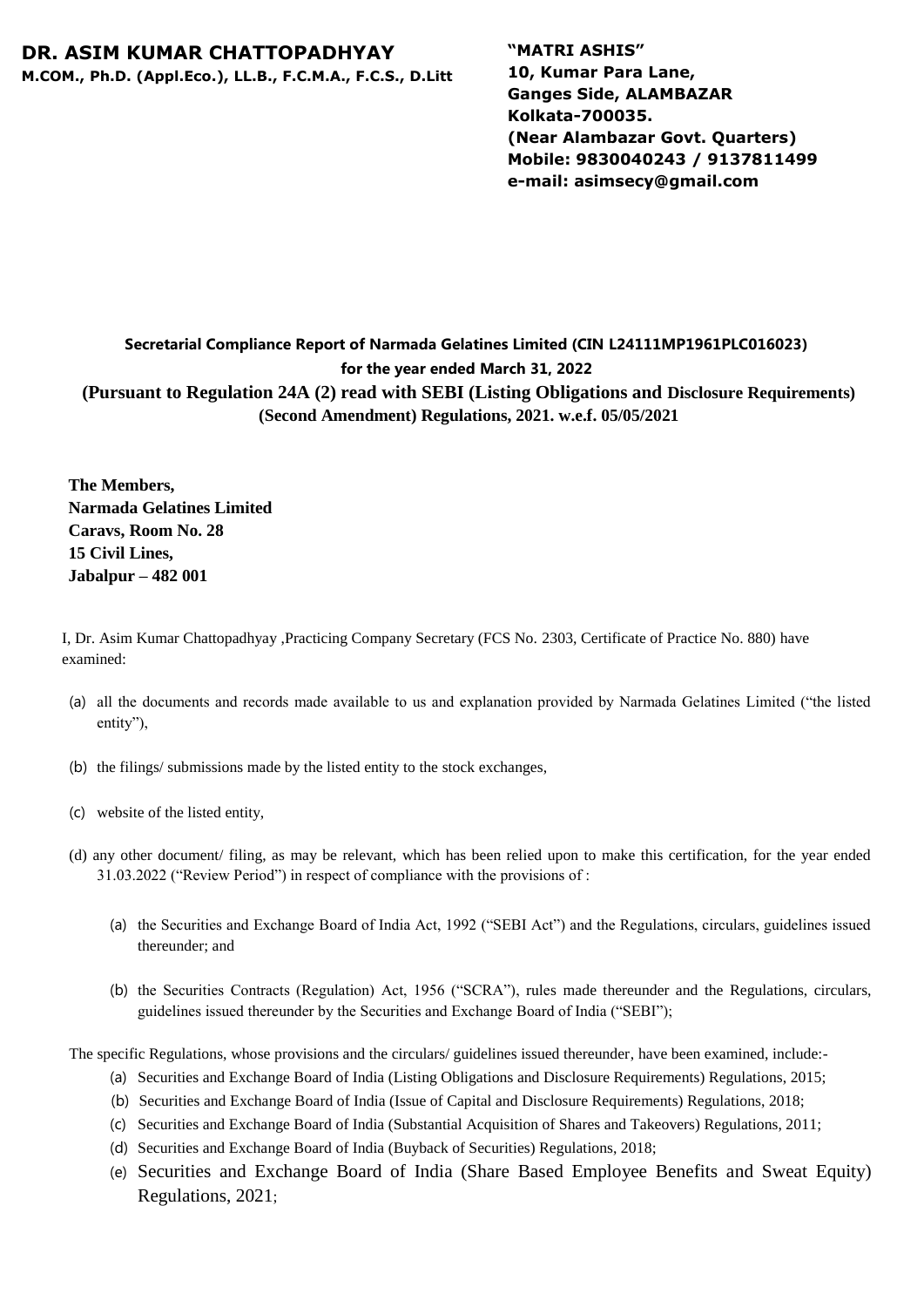- (f) Securities and Exchange Board of India (Issue and Listing of Debt Securities) Regulations, 2008;
- (g) Securities and Exchange Board of India (Issue and Listing of Non-Convertible and Redeemable Preference Shares) Regulations,2013;
- (h) Securities and Exchange Board of India (Prohibition of Insider Trading) Regulations, 2015;

and based on the above examination, I hereby report that, during the Review Period:

(a) The listed entity has complied with the provisions of the above Regulations and circulars/ guidelines issued thereunder, except in respect of matters specified below:-

| Sr.No | <b>Compliance Requirement</b>                                      | <b>Deviations</b> | Observations/         |
|-------|--------------------------------------------------------------------|-------------------|-----------------------|
|       | (Regulations/circulars/guidelines<br>including specific<br>clause) |                   | <b>Remarks of the</b> |
|       |                                                                    |                   | Practicing            |
|       |                                                                    |                   | Company               |
|       |                                                                    |                   | <b>Secretary</b>      |
|       |                                                                    | <b>NONE</b>       |                       |
|       |                                                                    |                   |                       |

- (b) The listed entity has maintained proper records under the provisions of the above Regulations and circulars/ guidelines issued thereunder insofar as it appears from my examination of those records;
- (c) The following are the details of actions taken against the listed entity/ its promoters/ directors/ material subsidiaries either by SEBI or by Stock Exchanges (*including under the Standard Operating Procedures issued by SEBI through various circulars)*  under the aforesaid Acts/ Regulations and circulars/ guidelines issued thereunder:

| Sr. No. | <b>Action taken</b><br>by | Details of<br>violation | <b>Details of action</b><br>taken E.g. fines,<br>warning letter,<br>debarment, etc. | Observations/<br>remarks of the<br>Practicing<br>Company<br>Secretary, if any. |
|---------|---------------------------|-------------------------|-------------------------------------------------------------------------------------|--------------------------------------------------------------------------------|
|         | <b>NONE</b>               |                         |                                                                                     |                                                                                |